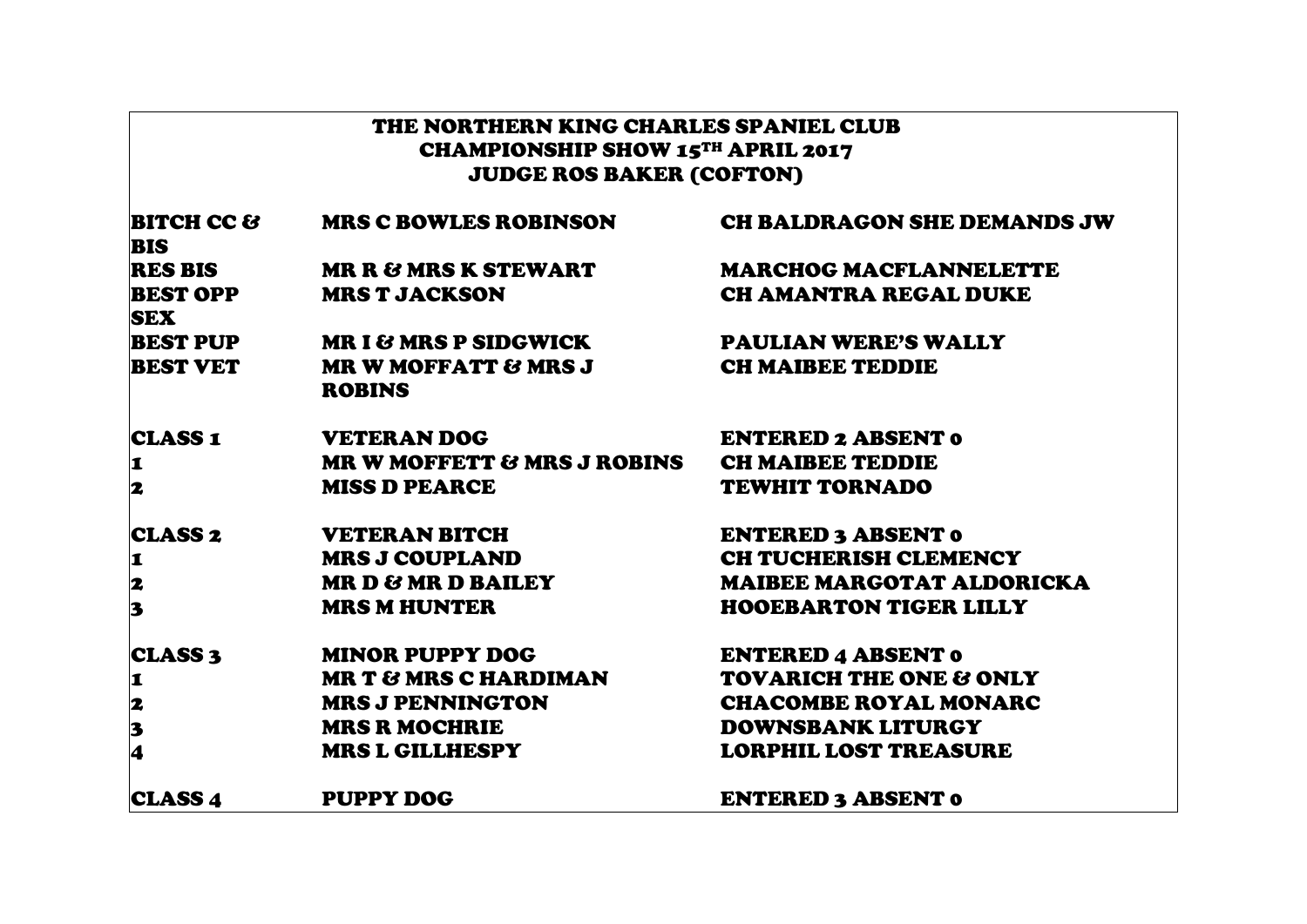| 1                       | <b>MR I &amp; MRS P SIDGWICK</b>                                     | <b>PAULIAN WERE'S WALLY</b>                           |
|-------------------------|----------------------------------------------------------------------|-------------------------------------------------------|
| 2                       | <b>MRS T JACKSON</b>                                                 | <b>AMANTRA REGAL SALUTE</b>                           |
| 3                       | MRS M & MR Z CHAPMAN & MISS ELLEMICH THE PATRIOT<br><b>T IRELAND</b> |                                                       |
| <b>CLASS 5</b>          | <b>JUNIOR DOG</b>                                                    | <b>ENTERED 5 ABSENT 0</b>                             |
| 1                       | <b>MR P &amp; MRS J PORTINGALE</b>                                   | <b>JACRIANNA KING'S RANSOME</b>                       |
| 2                       | <b>MR S &amp; MRS G SMITH</b>                                        | <b>JUSTACHARMA ONE SO MAGIC</b>                       |
| $\overline{\mathbf{3}}$ | <b>MR R &amp; MRS E RUSHTON</b>                                      | <b>JUSTACHARMA HE IS SO MAGIC AT</b><br><b>TIFLIN</b> |
| 4                       | <b>MISS V COX</b>                                                    | <b>PETITPAWS BLACK PRINCE</b>                         |
| 5                       | <b>MISS M MALLOWS</b>                                                | X-JEWEL OD DVOU ORECHU BINGLUI<br><b>IMP CZE</b>      |
| <b>CLASS 6</b>          | <b>YEARLING DOG</b>                                                  | <b>ENTERED 6 ABSENT 0</b>                             |
| 1                       | <b>MR J GOODWIN</b>                                                  | <b>DIGGLE DANDELION JW</b>                            |
| 2                       | <b>MR W MOFFATT &amp; MRS J</b><br><b>ROBINS</b>                     | <b>MAIBEE AN IMPRESSION</b>                           |
| 3                       | <b>MRS S SINGLETON</b>                                               | <b>MARCHOG MAC TARTAN CELXO</b>                       |
| $\overline{\mathbf{4}}$ | <b>MR R SPROUL &amp; MR J COBURN</b>                                 | <b>KHANDRO LIVERPOOL LULLABY</b>                      |
| 5                       | <b>MR M &amp; MRS M LEACH</b>                                        | <b>KHANDRO SOMETHING TELLS ME</b>                     |
| <b>CLASS 7</b>          | <b>NOVICE DOG</b>                                                    | <b>ENTERED 3 ABSENT 0</b>                             |
| 1                       | <b>MRS S SINGLETON</b>                                               | <b>LICHENS ALL ABOUT EDWARD</b><br><b>CELXO</b>       |
| 2                       | <b>MR A &amp; MRS S TONNER</b>                                       | <b>HEADRA'S INSPIRATION AT</b><br><b>HALBINSEL</b>    |
| 3                       | <b>MISS V COX</b>                                                    | PETITPAWS BLACK KNIGHT                                |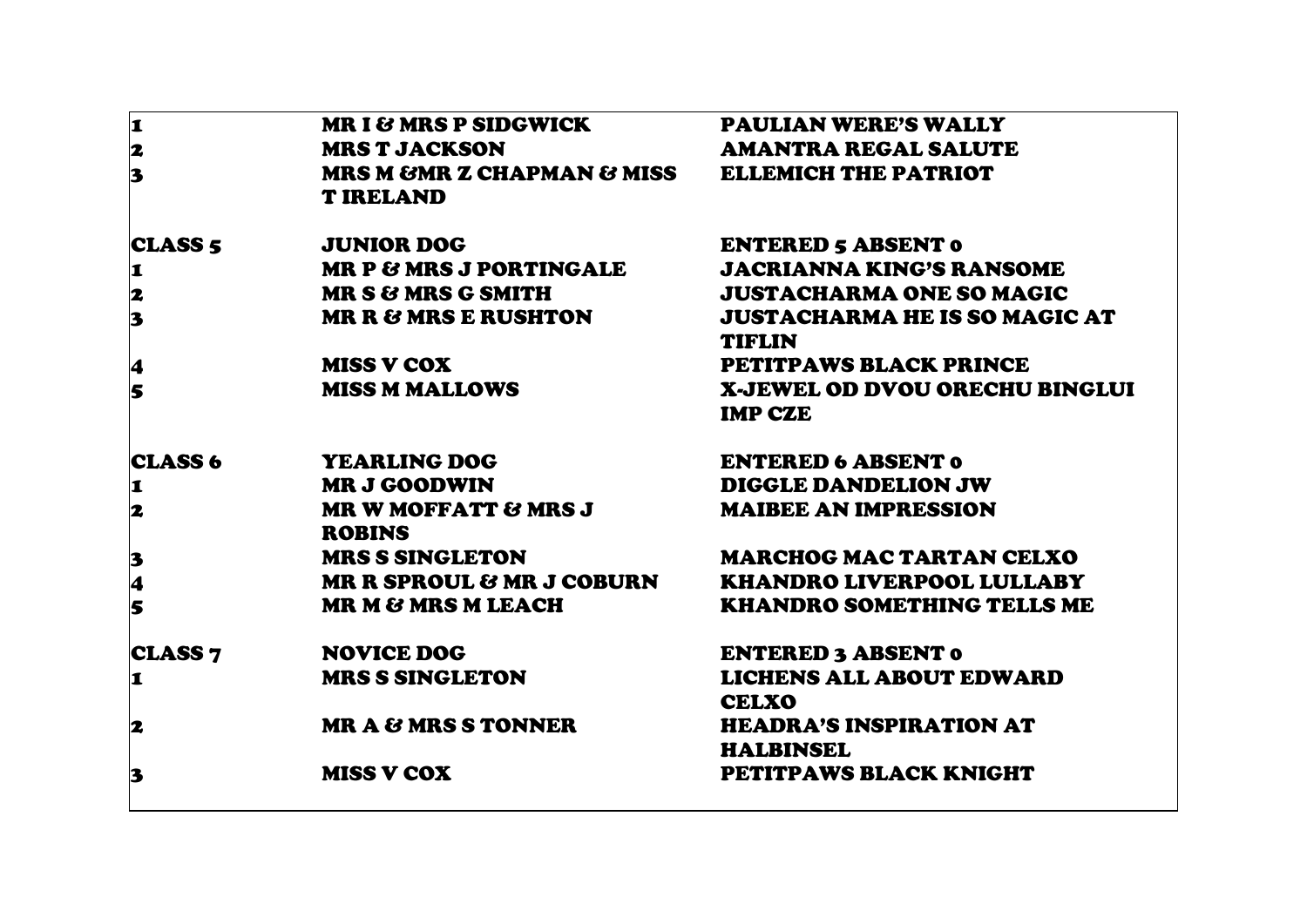| <b>CLASS 8</b>          | <b>GRADUATE DOG</b>                                  | <b>ENTERED 5 ABSENT 1</b>                              |
|-------------------------|------------------------------------------------------|--------------------------------------------------------|
| 1                       | <b>MRS J COUPLAND</b>                                | TUCHERISH GUILTY VERDICT                               |
| $\overline{\mathbf{z}}$ | <b>MRS M CONSTABLE</b>                               | <b>MITAPIP TROY BOY</b>                                |
|                         | <b>MR J REX PARKES</b>                               | <b>DOWNSBANK GLITTERING IMAGE</b>                      |
| $\frac{3}{4}$           | <b>MISS V COX</b>                                    | PETITPAWS BLACK JACK                                   |
| <b>CLASS 9</b>          | <b>POST GRADUATE DOG</b>                             | <b>ENTERED 10 ABSENT 1</b>                             |
| 1                       | <b>MR R &amp; MRS K STEWART</b>                      | <b>KASAMANDA JUST A DREAM FOR</b>                      |
|                         |                                                      | <b>MARCHOG</b>                                         |
| 2                       | <b>MRS D SEARLE</b>                                  | <b>LANOLA MASSIMO DUTTI AT</b>                         |
|                         |                                                      | <b>STONEPIT</b>                                        |
| 3                       | <b>MRS L GILLHESPY</b>                               | <b>LORPHIL TREASURE ISLAND JW</b>                      |
| 4                       | <b>MRS BOWLES -ROBINSON</b>                          | <b>BALDRAGON BRECON JW</b>                             |
| 5                       | <b>MRS J PENNINGTON &amp; MR T</b><br><b>ASHBURN</b> | <b>CHACOMBE WHAT'S WANTED</b>                          |
| <b>CLASS 10</b>         | <b>LIMIT DOG</b>                                     | <b>ENTERED 10 ABSENT 3</b>                             |
| 1                       | <b>MRS T JACKSON</b>                                 | <b>AMANTRA TREASURY</b>                                |
| 2                       | <b>MRS J PENNINGTON</b>                              | <b>TUDORHURST ARAMIS</b>                               |
| $\overline{\mathbf{3}}$ | <b>MISS D PEARCE</b>                                 | <b>CARLEETO LE TROUBADOUR UNDER</b><br><b>OZZYMOON</b> |
| 4                       | <b>MRS S JOHNSON</b>                                 | TOMODACHI OF ALAMBRA IMP ITA                           |
| 5                       | <b>MRS P CLARKE</b>                                  | <b>STONEPIT SUPER SYDNEY FOR</b><br><b>POLTOMIC</b>    |
| <b>CLASS 11</b>         | <b>OPEN DOG</b>                                      | <b>ENTERED 6 ABSENT 0</b>                              |
| 1                       | <b>MRS B ESSEX</b>                                   | CH CHACOMBE ROYAL GIFT TO                              |
|                         |                                                      | <b>BRENDEK</b>                                         |
| 2                       | <b>MRS T JACKSON</b>                                 | IT CH AMANTRA REGAL PRINCE                             |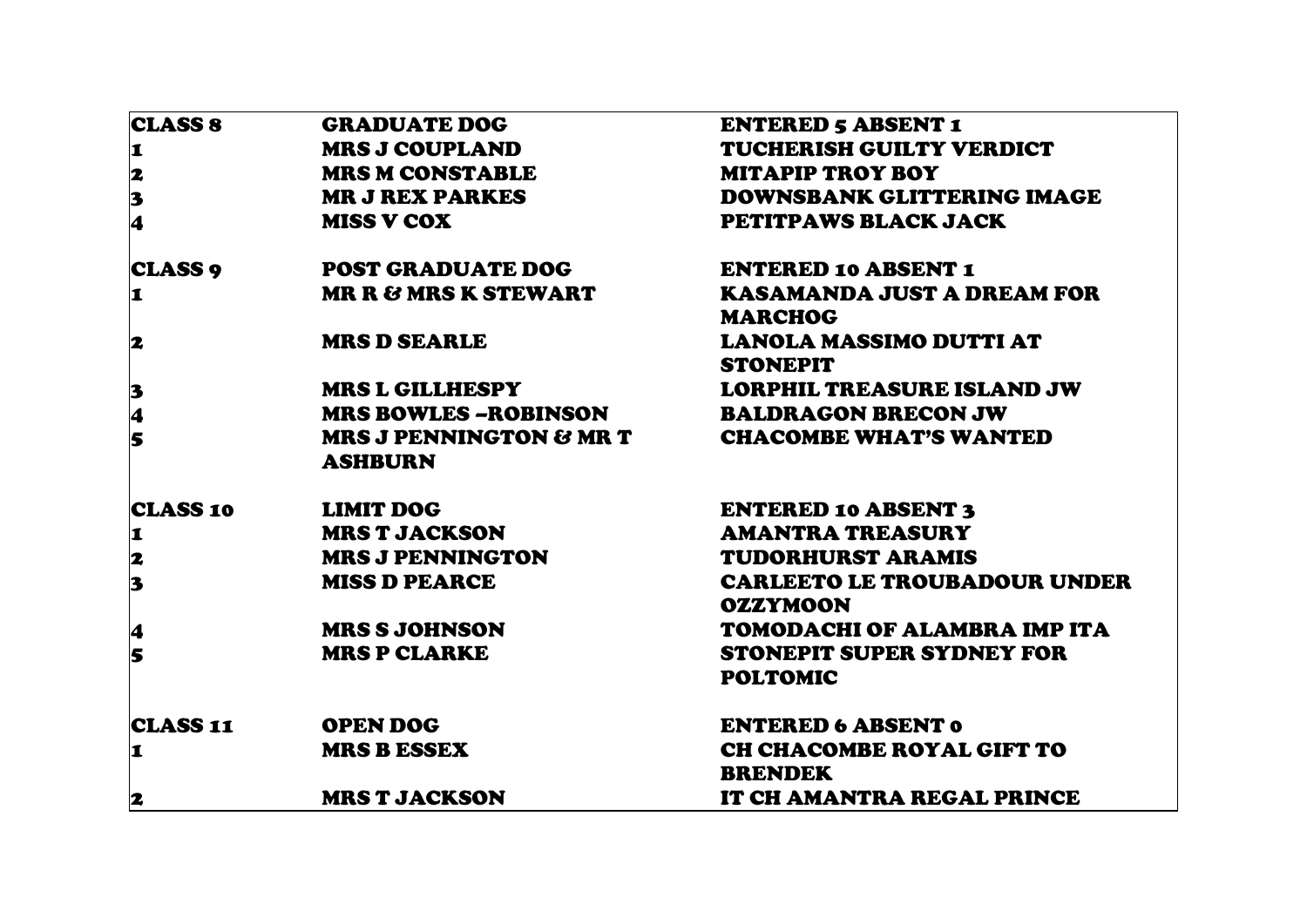| 3                                                       | <b>MRS M HUNTER</b>                                              | <b>MAYNORTH SHADES OF HEAVEN AT</b> |
|---------------------------------------------------------|------------------------------------------------------------------|-------------------------------------|
|                                                         |                                                                  | <b>HOOEBARTON</b>                   |
| 4                                                       | <b>MR R SPOUL &amp; MR J COBURN</b>                              | <b>BALDRAGON BERKLEY FOR</b>        |
|                                                         |                                                                  | <b>KHANDRO</b>                      |
| 5                                                       | <b>MISS S MADDISON</b>                                           | <b>CELXO CHARLES DICKENS</b>        |
| <b>CLASS 12</b>                                         | SPECIAL OPEN BLACK & TAN / ENTERED 6 ABSENT 0<br><b>RUBY DOG</b> |                                     |
| I                                                       | <b>MRS L GILLHESPY</b>                                           | <b>LORPHIL RED RIVER JW</b>         |
|                                                         | <b>MRS P MORRIS</b>                                              | <b>KERIZMA KOMMANDER AT RAYTIX</b>  |
| 2345                                                    | <b>MR D &amp; MRS D BAILEY</b>                                   | <b>ALDORICKA SMOKEY ROBINSON</b>    |
|                                                         | <b>MRS M CONSTABLE</b>                                           | <b>MITAPIP TROY BOY</b>             |
|                                                         | <b>MISS M MALLOWS</b>                                            | X-JEWEL OD DVOU ORECHU BINGLUI      |
|                                                         |                                                                  | <b>IMP CZE</b>                      |
| CLASS 13                                                | <b>SPECIAL OPEN BLENHEIM /</b>                                   | <b>ENTERED 10 ABSENT 3</b>          |
|                                                         | <b>TRICOLOUR DOG</b>                                             |                                     |
| <b>1</b>                                                | <b>MRS T JACKSON</b>                                             | <b>CH AMANTRA REGAL DUKE</b>        |
| $\begin{array}{c} \mathbf{2} \\ \mathbf{3} \end{array}$ | <b>MRS J PENNINGTON</b>                                          | <b>TUDORHURST DIAMOND</b>           |
|                                                         | <b>MR S &amp; MRS G SMITH</b>                                    | <b>CH HEADRA'S TRULY MAGIC IS</b>   |
|                                                         |                                                                  | <b>JUSTACHARMA</b>                  |
| 4                                                       | <b>MRS C CHAMPION</b>                                            | STONEPIT BUSTER KEYTON AT           |
|                                                         |                                                                  | <b>LANKCOMBE</b>                    |
| 5                                                       | <b>MR J REX PARKES</b>                                           | <b>DOWNSBANK GLITTERING IMAGE</b>   |
| DOG CC                                                  | <b>MRS T JACKSON</b>                                             | CH AMANTRA REGAL DUKE               |
| <b>RES DOG CC</b>                                       | <b>MR W MOFFATT &amp; MRS J</b><br><b>ROBINS</b>                 | <b>CH MAIBEE TEDDIE</b>             |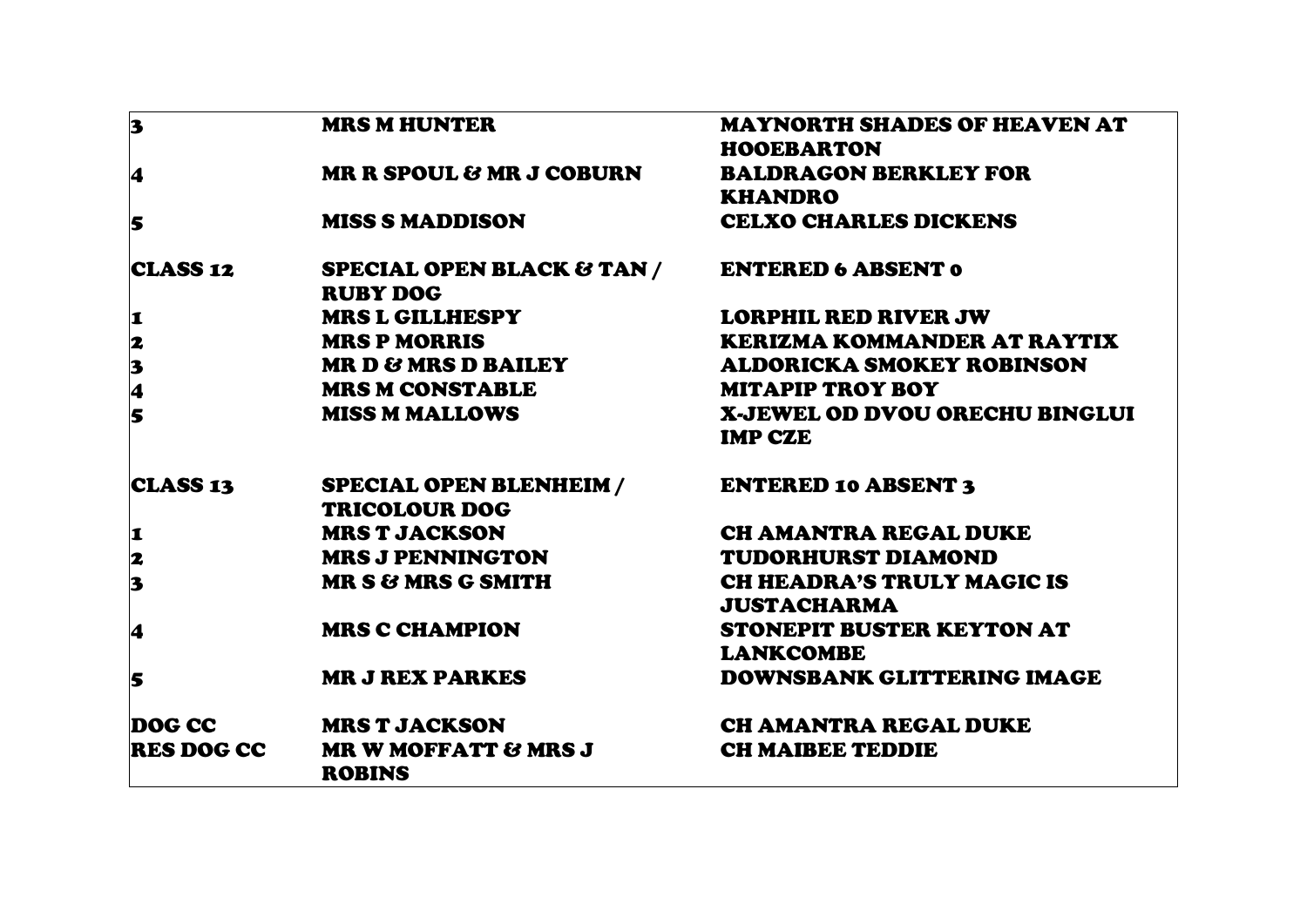| <b>BEST PUPPY</b><br><b>DOG</b>                         | <b>MRI&amp; MRS P SIDGWICK</b>            | <b>PAULIAN WERE'S WALLY</b>                            |
|---------------------------------------------------------|-------------------------------------------|--------------------------------------------------------|
| CLASS 14                                                | MINOR PUPPY BITCH                         | <b>ENTERED 1 ABSENT 0</b>                              |
| <b>1</b>                                                | <b>MRS R MOCHRIE</b>                      | <b>DOWNSBANK VESPER</b>                                |
| <b>CLASS 15</b>                                         | <b>PUPPY BITCH</b>                        | <b>ENTERED 5 ABSENT 2</b>                              |
| $\mathbf{I}$                                            | MRS C CHAMPION & MISS V<br><b>HARVEY</b>  | <b>LANKCOME CLARA BOW</b>                              |
|                                                         | MR R SMITH & MR J BLEWETT                 | <b>OTHMESE SAPHIRE</b>                                 |
| $\begin{array}{c} \mathbf{2} \\ \mathbf{3} \end{array}$ | MISS C MELVILLE & MRS T<br><b>JACKSON</b> | <b>AMANTRA REGAL STAR</b>                              |
| <b>CLASS 16</b>                                         | <b>JUNIOR BITCH</b>                       | <b>ENTERED 9 ABSENT 2</b>                              |
| 1                                                       | <b>MR R &amp; MRS E RUSHTON</b>           | <b>JUSTACHARMA SHE IS SO MAGIC AT</b><br><b>TIFLIN</b> |
|                                                         | <b>MR P &amp; MRS J PORTINGALE</b>        | <b>JACRIANNA SIMPLY BEWITCHED</b>                      |
|                                                         | <b>MRS T JACKSON</b>                      | <b>AMANTRA TRUFFLE</b>                                 |
| 2345                                                    | MR R SMITH & MR J BLEWETT                 | <b>OTHMESE DIAMOND</b>                                 |
|                                                         | <b>MRS J COUPLAND</b>                     | <b>WINNIE OD DVEU ORECHU AND</b><br><b>TUCHERISH</b>   |
| <b>CLASS 17</b>                                         | <b>YEARLING BITCH</b>                     | <b>ENTERED 3 ABSENT 0</b>                              |
| 1                                                       | <b>MR R SPOUR &amp; MR J COBURN</b>       | <b>KHANDRO UR MY WORLD</b>                             |
|                                                         | <b>MRS R MOCHRIE</b>                      | DOWNSBANK TIPSY ON BUBBLY                              |
| $\begin{array}{c} \mathbf{2} \\ \mathbf{3} \end{array}$ | <b>MISS J MATCHES</b>                     | <b>KHANDRO STEP INSIDE LOVE TO</b><br><b>FOCHAI</b>    |
| <b>CLASS 18</b>                                         | <b>NOVICE BITCH</b>                       | <b>ENTERED 6 ABSENT 1</b>                              |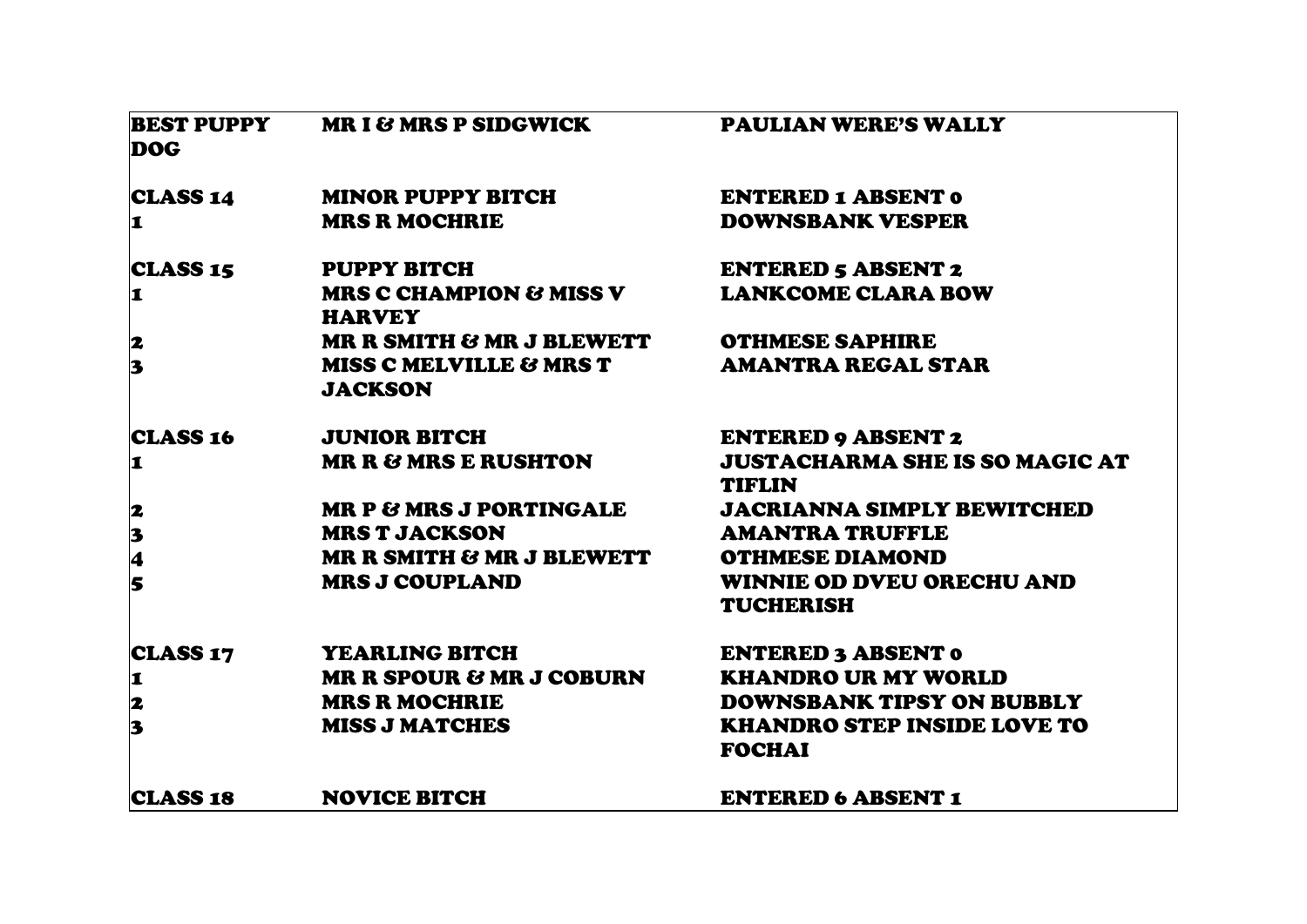| 1                                                                     | <b>MRS C CHAMPION &amp; MISS V</b><br><b>HARVEY</b>            | <b>LANKCOMBE CLARA BOW</b>                          |
|-----------------------------------------------------------------------|----------------------------------------------------------------|-----------------------------------------------------|
| 2                                                                     | <b>MISS J MATCHES</b>                                          | <b>KHANDRO STEP INSIDE LOVE TO</b><br><b>FOCHAI</b> |
| 3                                                                     | <b>MRS M HUNTER</b>                                            | TOVARICH THOMASINA AT<br><b>HOOEBARTON</b>          |
| 4                                                                     | <b>MR R SPOUR &amp; MR J COBURN</b>                            | <b>KHANDRO UR ENOUGH</b>                            |
| 5                                                                     | <b>MRS S SINGLETON</b>                                         | <b>CELXO ABSOLUTELY FABULOUS</b>                    |
| <b>CLASS 19</b>                                                       | <b>GRADUATE BITCH</b>                                          | <b>ENTERED 4 ENTERED 4 ABSENT 0</b>                 |
| 1                                                                     | <b>MR R &amp; MRS E RUSHTON</b>                                | <b>JUSTACHARMA MAGIC MADE FOR</b><br><b>TIFLIN</b>  |
|                                                                       | <b>MRI &amp; MRS P SIDGWICK</b>                                | <b>CORRINWOOD CHLOE AT PAULIAN</b>                  |
| $\begin{array}{c} \mathbf{2} \\ \mathbf{3} \\ \mathbf{4} \end{array}$ | MR R SPOUR & MR J COBURN                                       | <b>SUGAR PLUM PIE FOR KHANDRO</b>                   |
|                                                                       | <b>MRS M CONSTABLE</b>                                         | <b>MITAPIP TRUDY DOO DEE</b>                        |
| <b>CLASS 20</b>                                                       | <b>POST GRADUATE BITCH</b>                                     | <b>ENTERED 5 ABSENT 0</b>                           |
| 1                                                                     | <b>MR R &amp; MRS k STEWART</b>                                | <b>MARCHOG MACFLANNELETTE</b>                       |
| $\overline{\mathbf{z}}$                                               | <b>MR T &amp; MRS C HARDIMAN</b>                               | <b>TOVARISH TEANNA</b>                              |
| $\overline{\mathbf{3}}$                                               | <b>MRS M &amp; MR Z CHAPMAN &amp; MISS</b><br><b>T IRELAND</b> | <b>ELLEMITCH DAYDREAM</b>                           |
| 4                                                                     | <b>MRS S JOHNSON</b>                                           | <b>HEADRA'S PENNYWISE AT ALAMBRA</b>                |
| $\overline{\mathbf{s}}$                                               | <b>MRS S SINGLETON</b>                                         | <b>CELXO THEODORA</b>                               |
| <b>CLASS 21</b>                                                       | <b>LIMIT BITCH</b>                                             | <b>ENTERED 4 ABSENT 1</b>                           |
| I                                                                     | <b>MR S GOODWIN</b>                                            | <b>LANOLA MADEMOISELLE JW</b>                       |
|                                                                       | <b>MRS S JOHNSON</b>                                           | <b>HEADRA'S DELPHINE AT ALAMBRA</b>                 |
| $\begin{array}{c} \mathbf{2} \\ \mathbf{3} \end{array}$               | <b>MISS J MATCHES</b>                                          | <b>KHANDRO LA VIE EN ROSE FROM</b><br><b>FOCHAI</b> |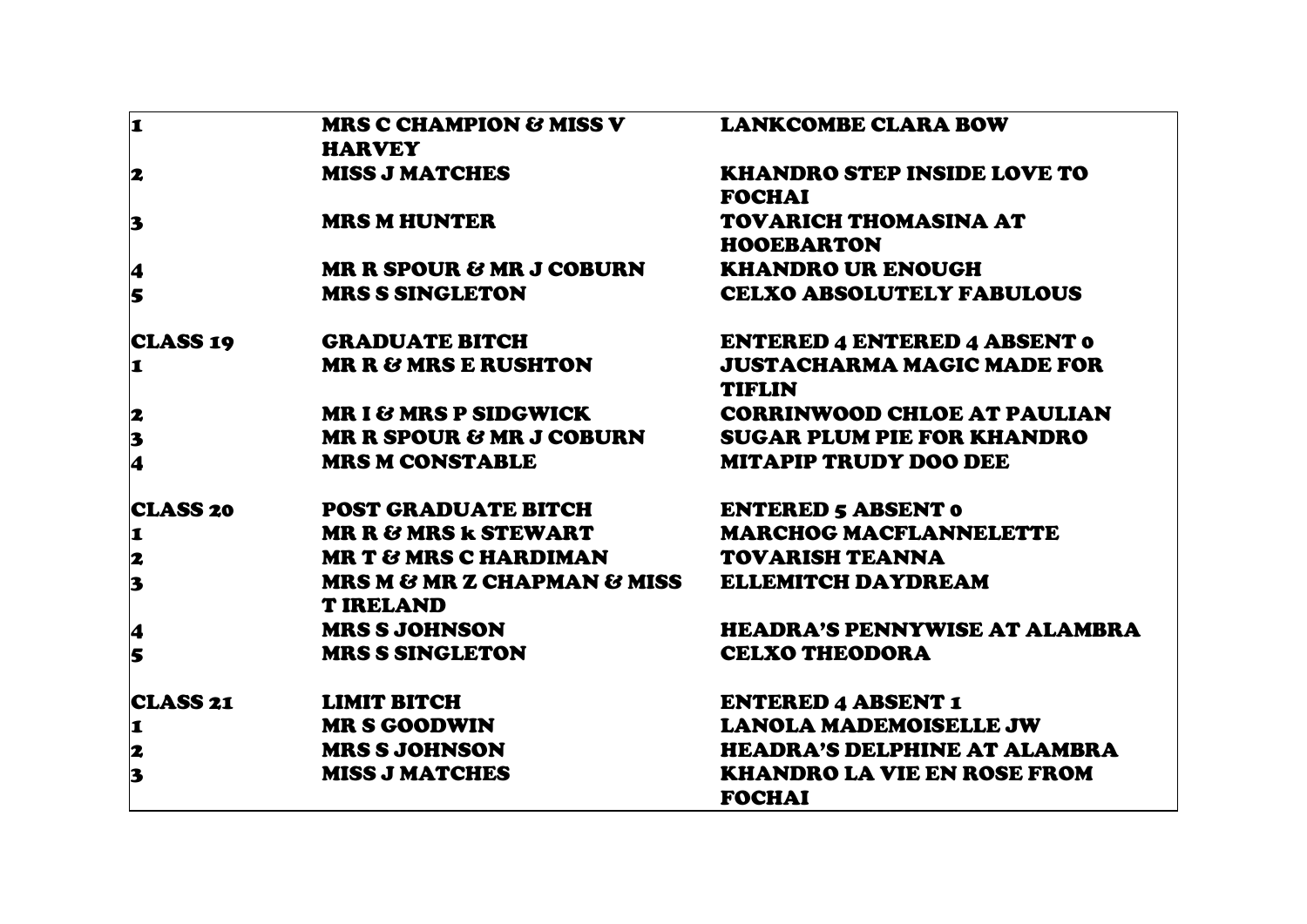| <b>CLASS 22</b>                            | <b>OPEN BITCH</b>                                        | <b>ENTERED 4 ABSENT 0</b>                              |
|--------------------------------------------|----------------------------------------------------------|--------------------------------------------------------|
|                                            | <b>MRS C BOWLES-ROBINSON</b>                             | CH BALDRAGON SHE DEMANDS JW                            |
| $\frac{1}{2}$<br>$\frac{3}{4}$             | <b>MRS B ESSEX</b>                                       | <b>TUDORHURST BEATRICE</b>                             |
|                                            | <b>MRS J COUPLAND</b>                                    | CH TUCHERISH JULIE CHRISTIE                            |
|                                            | <b>MR D &amp; MRS D BAILEY</b>                           | ALDORICKA SAVANNAH AT                                  |
|                                            |                                                          | <b>PEAKDOWNS</b>                                       |
| <b>CLASS 23</b>                            | SPECIAL OPEN BLACK & TAN / ENTERED 0 ABSENT 0            |                                                        |
|                                            | <b>RUBY BITCH</b>                                        |                                                        |
| CLASS 24                                   | SPECIAL OPEN BLENHEIM /                                  | <b>ENTERED 7 ABSENT 1</b>                              |
|                                            | <b>TRICOLOUR BITCH</b>                                   |                                                        |
| <b>1</b>                                   | <b>MRS C CHAMPION</b>                                    | STONEPIT LILIAN GIST AT                                |
|                                            |                                                          | <b>LANKCOMBE</b>                                       |
|                                            |                                                          | MR I WILLEY & MISS C SIDDLE CH PENEMMA MISTY FOR ME JW |
|                                            | <b>MR S &amp; MRS G SMITH</b>                            | <b>JUSTACHARMA ONE MORE MAGIC</b>                      |
| 2345                                       | <b>MRS T JACKSON</b>                                     | <b>CH AMANTRA REGALIA JW</b>                           |
|                                            | <b>MRS L GILLHESPY</b>                                   | <b>LORPHIL DESIGN</b>                                  |
|                                            | BITCH CC MRS C BOWLES-ROBINSON                           | CH BALDRAGON SHE DEMANDS JW                            |
|                                            | RES BITCH CC MR R & MRS K STEWART MARCHOG MACFLANNELETTE |                                                        |
| <b>BEST BITCH</b>                          | MRS C CHAMPION & MISS V                                  | <b>LANKCOMBE CLARA-BOW</b>                             |
| <b>PUPPY</b>                               | <b>HARVEY</b>                                            |                                                        |
| <b>CLASS 25</b>                            | <b>BRACE</b>                                             | <b>ENTERED 5 ABSENT O</b>                              |
|                                            | <b>GOODWIN'S</b>                                         | <b>BLENHEIMS</b>                                       |
|                                            | <b>BOWLES-ROBINSON'S</b>                                 | <b>TRICOLOURS</b>                                      |
| $\begin{array}{c} 1 \\ 2 \\ 3 \end{array}$ | <b>CHAMPION"S</b>                                        | <b>TRICOLOURS</b>                                      |

 $\Gamma$